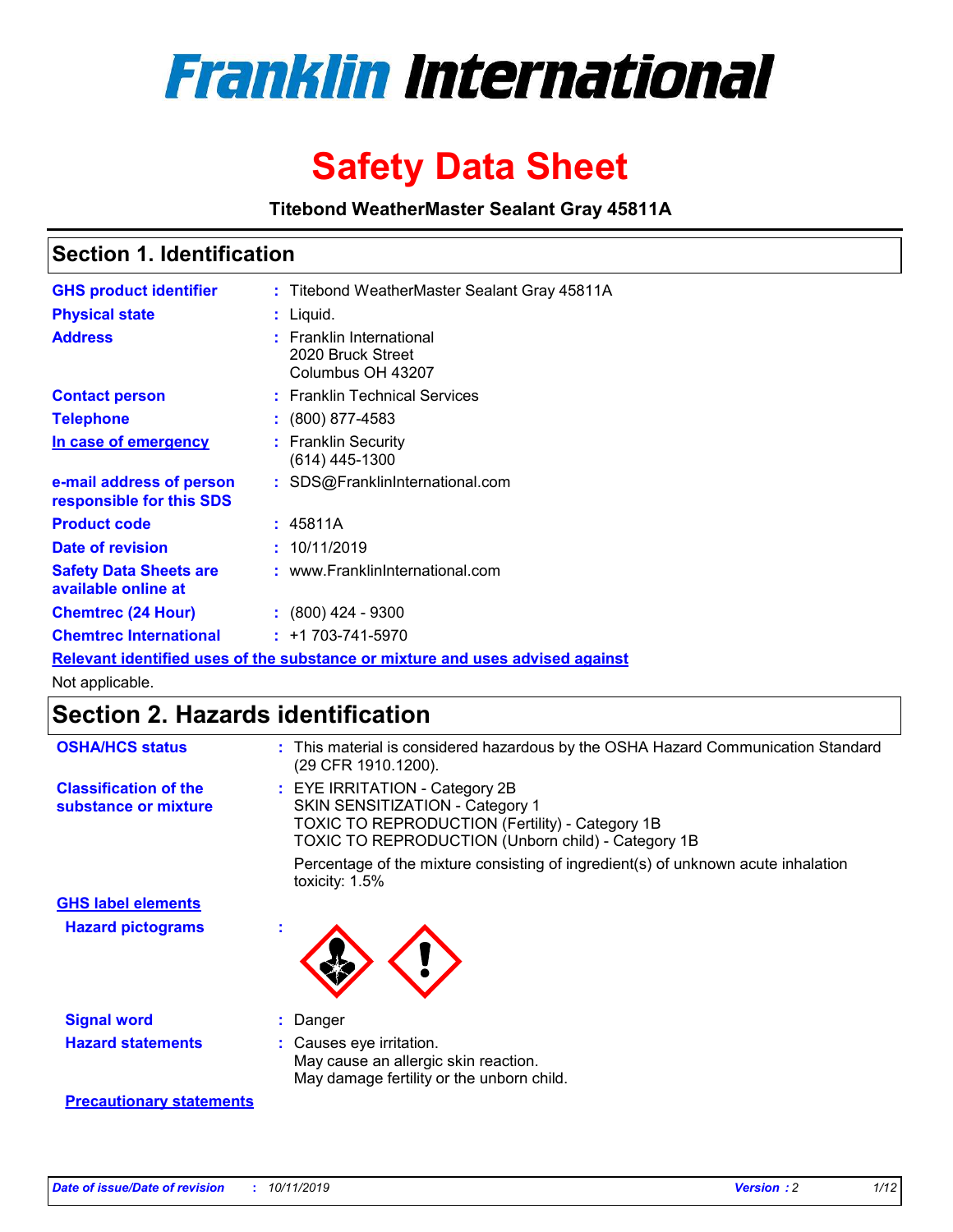### **Section 2. Hazards identification**

| <b>Prevention</b>                          | : Obtain special instructions before use. Do not handle until all safety precautions have<br>been read and understood. Wear protective gloves. Wear eye or face protection.<br>Wear protective clothing. Avoid breathing vapor. Wash hands thoroughly after handling.<br>Contaminated work clothing must not be allowed out of the workplace.                                                        |
|--------------------------------------------|------------------------------------------------------------------------------------------------------------------------------------------------------------------------------------------------------------------------------------------------------------------------------------------------------------------------------------------------------------------------------------------------------|
| <b>Response</b>                            | : IF exposed or concerned: Get medical attention. IF ON SKIN: Wash with plenty of<br>soap and water. Wash contaminated clothing before reuse. If skin irritation or rash<br>occurs: Get medical attention. IF IN EYES: Rinse cautiously with water for several<br>minutes. Remove contact lenses, if present and easy to do. Continue rinsing. If eye<br>irritation persists: Get medical attention. |
| <b>Storage</b>                             | : Store locked up.                                                                                                                                                                                                                                                                                                                                                                                   |
| <b>Disposal</b>                            | : Dispose of contents and container in accordance with all local, regional, national and<br>international regulations.                                                                                                                                                                                                                                                                               |
| <b>Hazards not otherwise</b><br>classified | : Product generates methanol during cure.                                                                                                                                                                                                                                                                                                                                                            |
|                                            |                                                                                                                                                                                                                                                                                                                                                                                                      |

### **Section 3. Composition/information on ingredients**

| <b>Substance/mixture</b><br>: Mixture                |               |                     |
|------------------------------------------------------|---------------|---------------------|
| Ingredient name                                      | $\frac{9}{6}$ | <b>CAS number</b>   |
| 3-aminopropyltriethoxysilane<br>Dibutyltin dilaurate | צ≥<br>≤0.3    | 919-30-2<br>77-58-7 |

Any concentration shown as a range is to protect confidentiality or is due to batch variation.

**There are no additional ingredients present which, within the current knowledge of the supplier and in the concentrations applicable, are classified as hazardous to health or the environment and hence require reporting in this section.**

**Occupational exposure limits, if available, are listed in Section 8.**

### **Section 4. First aid measures**

| <b>Description of necessary first aid measures</b> |                                                                                                                                                                                                                                                                                                                                                                                                                                                                                                                                                                                                                                                                                                                                                                           |
|----------------------------------------------------|---------------------------------------------------------------------------------------------------------------------------------------------------------------------------------------------------------------------------------------------------------------------------------------------------------------------------------------------------------------------------------------------------------------------------------------------------------------------------------------------------------------------------------------------------------------------------------------------------------------------------------------------------------------------------------------------------------------------------------------------------------------------------|
| <b>Eye contact</b>                                 | : Immediately flush eyes with plenty of water, occasionally lifting the upper and lower<br>eyelids. Check for and remove any contact lenses. Continue to rinse for at least 10<br>minutes. If irritation persists, get medical attention.                                                                                                                                                                                                                                                                                                                                                                                                                                                                                                                                 |
| <b>Inhalation</b>                                  | : Remove victim to fresh air and keep at rest in a position comfortable for breathing. If<br>not breathing, if breathing is irregular or if respiratory arrest occurs, provide artificial<br>respiration or oxygen by trained personnel. It may be dangerous to the person providing<br>aid to give mouth-to-mouth resuscitation. Get medical attention. If unconscious, place<br>in recovery position and get medical attention immediately. Maintain an open airway.<br>Loosen tight clothing such as a collar, tie, belt or waistband. In case of inhalation of<br>decomposition products in a fire, symptoms may be delayed. The exposed person may<br>need to be kept under medical surveillance for 48 hours.                                                       |
| <b>Skin contact</b>                                | : Wash with plenty of soap and water. Remove contaminated clothing and shoes. Wash<br>contaminated clothing thoroughly with water before removing it, or wear gloves.<br>Continue to rinse for at least 10 minutes. Get medical attention. In the event of any<br>complaints or symptoms, avoid further exposure. Wash clothing before reuse. Clean<br>shoes thoroughly before reuse.                                                                                                                                                                                                                                                                                                                                                                                     |
| <b>Ingestion</b>                                   | : Wash out mouth with water. Remove dentures if any. Remove victim to fresh air and<br>keep at rest in a position comfortable for breathing. If material has been swallowed and<br>the exposed person is conscious, give small quantities of water to drink. Stop if the<br>exposed person feels sick as vomiting may be dangerous. Do not induce vomiting<br>unless directed to do so by medical personnel. If vomiting occurs, the head should be<br>kept low so that vomit does not enter the lungs. Get medical attention. Never give<br>anything by mouth to an unconscious person. If unconscious, place in recovery position<br>and get medical attention immediately. Maintain an open airway. Loosen tight clothing<br>such as a collar, tie, belt or waistband. |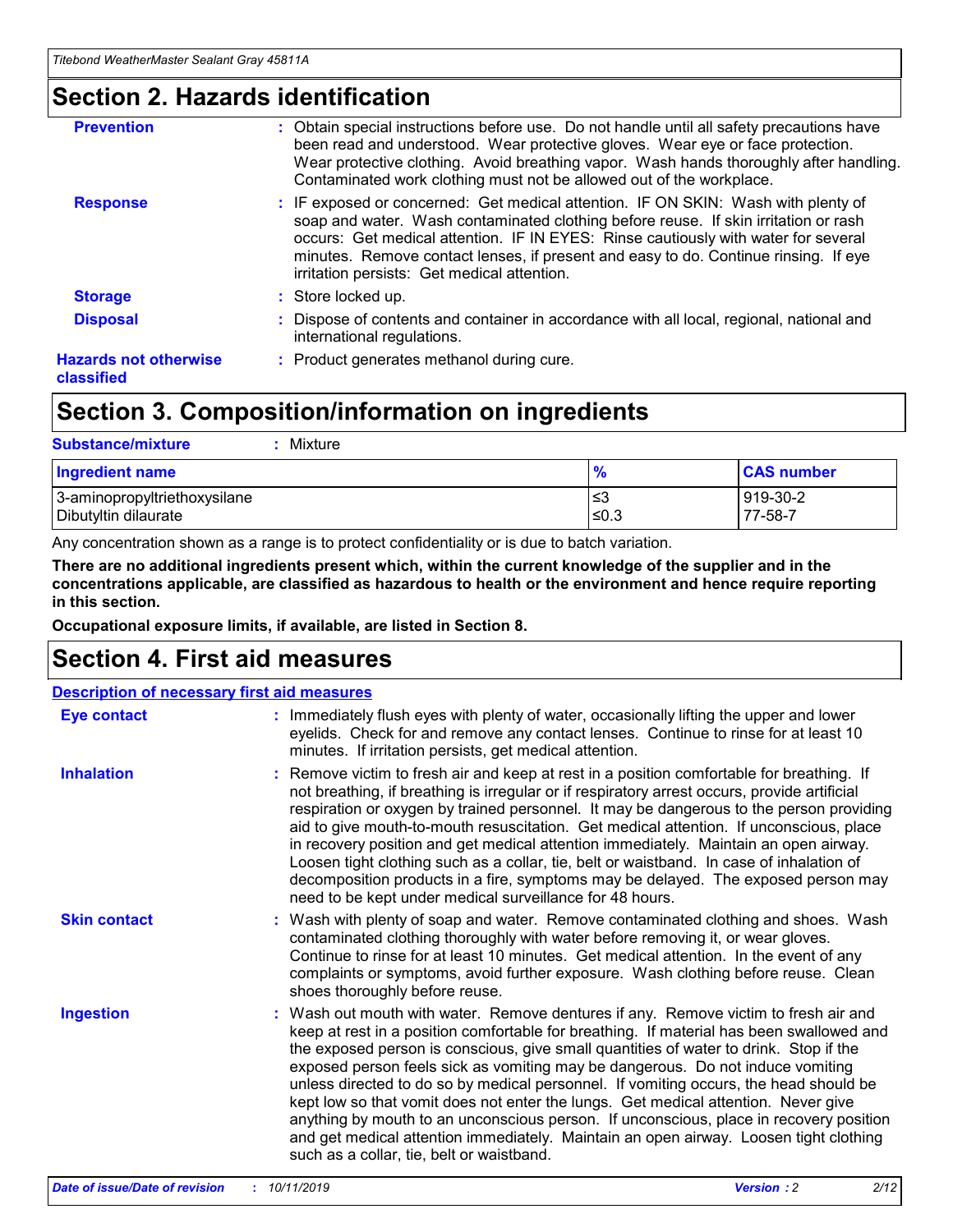## **Section 4. First aid measures**

| Most important symptoms/effects, acute and delayed |  |                                                                                                                                                                                                                                                                                                                                                                                                                 |
|----------------------------------------------------|--|-----------------------------------------------------------------------------------------------------------------------------------------------------------------------------------------------------------------------------------------------------------------------------------------------------------------------------------------------------------------------------------------------------------------|
| <b>Potential acute health effects</b>              |  |                                                                                                                                                                                                                                                                                                                                                                                                                 |
| <b>Eye contact</b>                                 |  | : May cause eye irritation.                                                                                                                                                                                                                                                                                                                                                                                     |
| <b>Inhalation</b>                                  |  | : No known significant effects or critical hazards.                                                                                                                                                                                                                                                                                                                                                             |
| <b>Skin contact</b>                                |  | : May cause skin irritation.                                                                                                                                                                                                                                                                                                                                                                                    |
| <b>Ingestion</b>                                   |  | : No known significant effects or critical hazards.                                                                                                                                                                                                                                                                                                                                                             |
| <b>Over-exposure signs/symptoms</b>                |  |                                                                                                                                                                                                                                                                                                                                                                                                                 |
| <b>Eye contact</b>                                 |  | : Adverse symptoms may include the following:<br>irritation<br>watering<br>redness                                                                                                                                                                                                                                                                                                                              |
| <b>Inhalation</b>                                  |  | : Adverse symptoms may include the following:<br>reduced fetal weight<br>increase in fetal deaths<br>skeletal malformations                                                                                                                                                                                                                                                                                     |
| <b>Skin contact</b>                                |  | : Adverse symptoms may include the following:<br>irritation<br>redness<br>reduced fetal weight<br>increase in fetal deaths<br>skeletal malformations                                                                                                                                                                                                                                                            |
| <b>Ingestion</b>                                   |  | : Adverse symptoms may include the following:<br>reduced fetal weight<br>increase in fetal deaths<br>skeletal malformations                                                                                                                                                                                                                                                                                     |
|                                                    |  | <b>Indication of immediate medical attention and special treatment needed, if necessary</b>                                                                                                                                                                                                                                                                                                                     |
| <b>Notes to physician</b>                          |  | : In case of inhalation of decomposition products in a fire, symptoms may be delayed.<br>The exposed person may need to be kept under medical surveillance for 48 hours.                                                                                                                                                                                                                                        |
| <b>Specific treatments</b>                         |  | : No specific treatment.                                                                                                                                                                                                                                                                                                                                                                                        |
| <b>Protection of first-aiders</b>                  |  | : No action shall be taken involving any personal risk or without suitable training. If it is<br>suspected that fumes are still present, the rescuer should wear an appropriate mask or<br>self-contained breathing apparatus. It may be dangerous to the person providing aid to<br>give mouth-to-mouth resuscitation. Wash contaminated clothing thoroughly with water<br>before removing it, or wear gloves. |

**See toxicological information (Section 11)**

### **Section 5. Fire-fighting measures**

| <b>Extinguishing media</b>                             |                                                                                                                                                                                                     |
|--------------------------------------------------------|-----------------------------------------------------------------------------------------------------------------------------------------------------------------------------------------------------|
| <b>Suitable extinguishing</b><br>media                 | : Use an extinguishing agent suitable for the surrounding fire.                                                                                                                                     |
| <b>Unsuitable extinguishing</b><br>media               | $:$ None known.                                                                                                                                                                                     |
| <b>Specific hazards arising</b><br>from the chemical   | : In a fire or if heated, a pressure increase will occur and the container may burst.                                                                                                               |
| <b>Hazardous thermal</b><br>decomposition products     | : Decomposition products may include the following materials:<br>carbon dioxide<br>carbon monoxide<br>nitrogen oxides<br>metal oxide/oxides                                                         |
| <b>Special protective actions</b><br>for fire-fighters | : Promptly isolate the scene by removing all persons from the vicinity of the incident if<br>there is a fire. No action shall be taken involving any personal risk or without suitable<br>training. |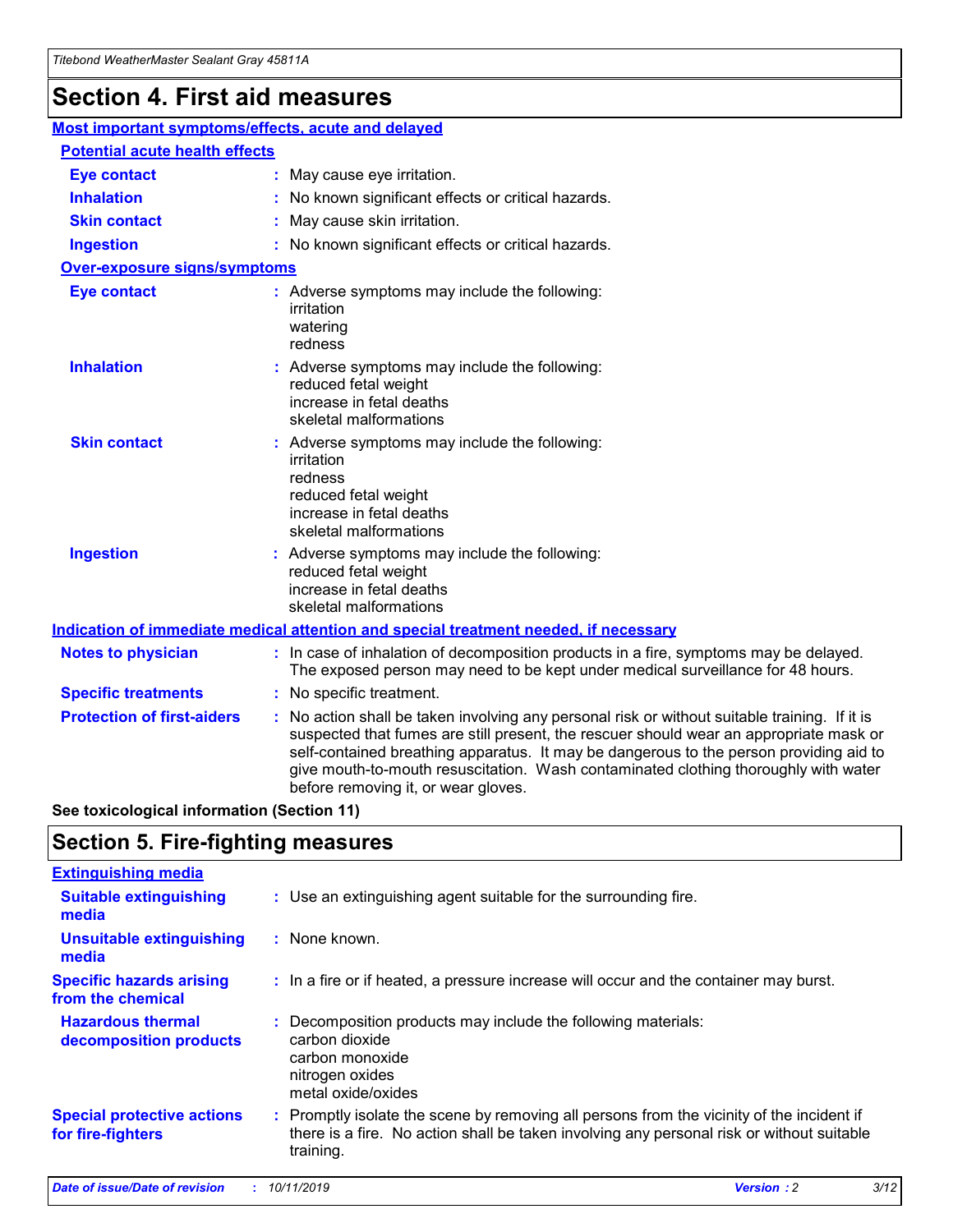### **Section 5. Fire-fighting measures**

**Special protective equipment for fire-fighters** Fire-fighters should wear appropriate protective equipment and self-contained breathing **:** apparatus (SCBA) with a full face-piece operated in positive pressure mode.

### **Section 6. Accidental release measures**

#### **Personal precautions, protective equipment and emergency procedures**

| For non-emergency<br>personnel                               | : No action shall be taken involving any personal risk or without suitable training.<br>Evacuate surrounding areas. Keep unnecessary and unprotected personnel from<br>entering. Do not touch or walk through spilled material. Avoid breathing vapor or mist.<br>Provide adequate ventilation. Wear appropriate respirator when ventilation is<br>inadequate. Put on appropriate personal protective equipment.                                                                                                                                                                                                                                                                                             |
|--------------------------------------------------------------|--------------------------------------------------------------------------------------------------------------------------------------------------------------------------------------------------------------------------------------------------------------------------------------------------------------------------------------------------------------------------------------------------------------------------------------------------------------------------------------------------------------------------------------------------------------------------------------------------------------------------------------------------------------------------------------------------------------|
| For emergency responders                                     | : If specialized clothing is required to deal with the spillage, take note of any information in<br>Section 8 on suitable and unsuitable materials. See also the information in "For non-<br>emergency personnel".                                                                                                                                                                                                                                                                                                                                                                                                                                                                                           |
| <b>Environmental precautions</b>                             | : Avoid dispersal of spilled material and runoff and contact with soil, waterways, drains<br>and sewers. Inform the relevant authorities if the product has caused environmental<br>pollution (sewers, waterways, soil or air).                                                                                                                                                                                                                                                                                                                                                                                                                                                                              |
| <b>Methods and materials for containment and cleaning up</b> |                                                                                                                                                                                                                                                                                                                                                                                                                                                                                                                                                                                                                                                                                                              |
| <b>Small spill</b>                                           | : Stop leak if without risk. Move containers from spill area. Dilute with water and mop up<br>if water-soluble. Alternatively, or if water-insoluble, absorb with an inert dry material and<br>place in an appropriate waste disposal container. Dispose of via a licensed waste<br>disposal contractor.                                                                                                                                                                                                                                                                                                                                                                                                     |
| <b>Large spill</b>                                           | : Stop leak if without risk. Move containers from spill area. Approach release from<br>upwind. Prevent entry into sewers, water courses, basements or confined areas. Wash<br>spillages into an effluent treatment plant or proceed as follows. Contain and collect<br>spillage with non-combustible, absorbent material e.g. sand, earth, vermiculite or<br>diatomaceous earth and place in container for disposal according to local regulations<br>(see Section 13). Dispose of via a licensed waste disposal contractor. Contaminated<br>absorbent material may pose the same hazard as the spilled product. Note: see<br>Section 1 for emergency contact information and Section 13 for waste disposal. |

### **Section 7. Handling and storage**

| <b>Precautions for safe handling</b>                                             |                                                                                                                                                                                                                                                                                                                                                                                                                                                                                                                                                                                                                                                                                                                                                                                                                                                  |
|----------------------------------------------------------------------------------|--------------------------------------------------------------------------------------------------------------------------------------------------------------------------------------------------------------------------------------------------------------------------------------------------------------------------------------------------------------------------------------------------------------------------------------------------------------------------------------------------------------------------------------------------------------------------------------------------------------------------------------------------------------------------------------------------------------------------------------------------------------------------------------------------------------------------------------------------|
| <b>Protective measures</b>                                                       | : Put on appropriate personal protective equipment (see Section 8). Persons with a<br>history of skin sensitization problems should not be employed in any process in which<br>this product is used. Avoid exposure - obtain special instructions before use. Avoid<br>exposure during pregnancy. Do not handle until all safety precautions have been read<br>and understood. Do not get in eyes or on skin or clothing. Do not ingest. Avoid<br>breathing vapor or mist. If during normal use the material presents a respiratory hazard,<br>use only with adequate ventilation or wear appropriate respirator. Keep in the original<br>container or an approved alternative made from a compatible material, kept tightly<br>closed when not in use. Empty containers retain product residue and can be hazardous.<br>Do not reuse container. |
| <b>Advice on general</b><br>occupational hygiene                                 | : Eating, drinking and smoking should be prohibited in areas where this material is<br>handled, stored and processed. Workers should wash hands and face before eating,<br>drinking and smoking. Remove contaminated clothing and protective equipment before<br>entering eating areas. See also Section 8 for additional information on hygiene<br>measures.                                                                                                                                                                                                                                                                                                                                                                                                                                                                                    |
| <b>Conditions for safe storage,</b><br>including any<br><b>incompatibilities</b> | Store between the following temperatures: 0 to 120°C (32 to 248°F). Store in<br>accordance with local regulations. Store in original container protected from direct<br>sunlight in a dry, cool and well-ventilated area, away from incompatible materials (see<br>Section 10) and food and drink. Store locked up. Keep container tightly closed and<br>sealed until ready for use. Containers that have been opened must be carefully<br>resealed and kept upright to prevent leakage. Do not store in unlabeled containers.<br>Use appropriate containment to avoid environmental contamination. See Section 10 for<br>incompatible materials before handling or use.                                                                                                                                                                         |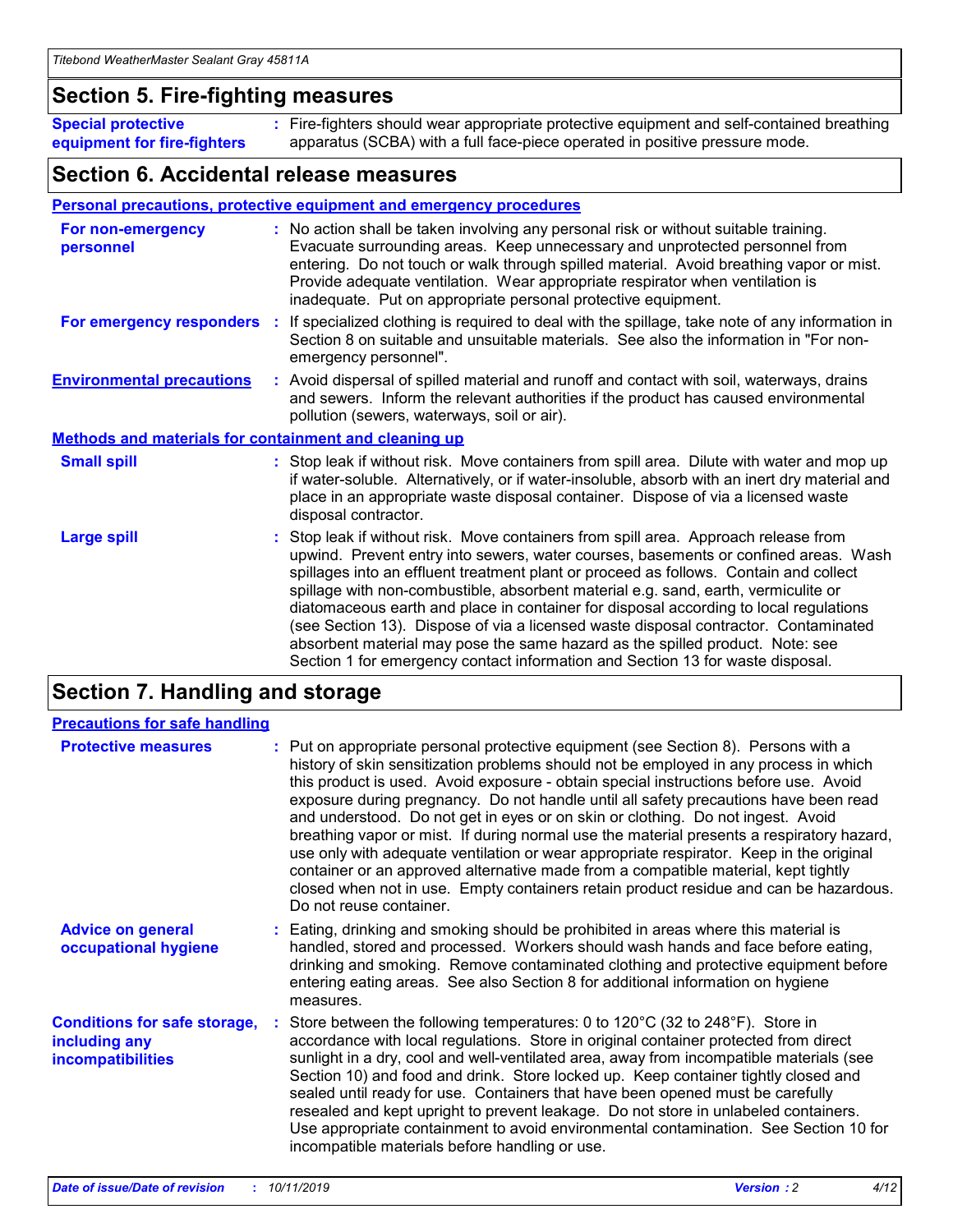## **Section 8. Exposure controls/personal protection**

#### **Control parameters**

#### **Occupational exposure limits**

| <b>Ingredient name</b>                               |    |                        | <b>Exposure limits</b>                                                                                                                                                                                                                                                                                                                                                                                                                                                                                                                                                                                                 |
|------------------------------------------------------|----|------------------------|------------------------------------------------------------------------------------------------------------------------------------------------------------------------------------------------------------------------------------------------------------------------------------------------------------------------------------------------------------------------------------------------------------------------------------------------------------------------------------------------------------------------------------------------------------------------------------------------------------------------|
| 3-aminopropyltriethoxysilane<br>Dibutyltin dilaurate |    |                        | None.<br>ACGIH TLV (United States, 3/2019). Absorbed through skin.<br>Notes: as Sn<br>TWA: $0.1 \text{ mg/m}^3$ , (as Sn) 8 hours.<br>STEL: 0.2 mg/m <sup>3</sup> , (as Sn) 15 minutes.<br>NIOSH REL (United States, 10/2016). Absorbed through skin.<br>Notes: as Sn<br>TWA: 0.1 mg/m <sup>3</sup> , (as Sn) 10 hours.<br>OSHA PEL (United States, 5/2018). Notes: as Sn<br>TWA: 0.1 mg/m <sup>3</sup> , (as Sn) 8 hours.<br>OSHA PEL 1989 (United States, 3/1989). Absorbed through skin.<br>Notes: measured as Sn<br>TWA: 0.1 mg/m <sup>3</sup> , (measured as Sn) 8 hours. Form: Organic                           |
| <b>Appropriate engineering</b><br>controls           |    |                        | : If user operations generate dust, fumes, gas, vapor or mist, use process enclosures,<br>local exhaust ventilation or other engineering controls to keep worker exposure to<br>airborne contaminants below any recommended or statutory limits.                                                                                                                                                                                                                                                                                                                                                                       |
| <b>Environmental exposure</b><br>controls            |    |                        | Emissions from ventilation or work process equipment should be checked to ensure<br>they comply with the requirements of environmental protection legislation. In some<br>cases, fume scrubbers, filters or engineering modifications to the process equipment<br>will be necessary to reduce emissions to acceptable levels.                                                                                                                                                                                                                                                                                          |
| <b>Individual protection measures</b>                |    |                        |                                                                                                                                                                                                                                                                                                                                                                                                                                                                                                                                                                                                                        |
| <b>Hygiene measures</b>                              |    |                        | : Wash hands, forearms and face thoroughly after handling chemical products, before<br>eating, smoking and using the lavatory and at the end of the working period.<br>Appropriate techniques should be used to remove potentially contaminated clothing.<br>Contaminated work clothing should not be allowed out of the workplace. Wash<br>contaminated clothing before reusing. Ensure that eyewash stations and safety<br>showers are close to the workstation location.                                                                                                                                            |
| <b>Eye/face protection</b>                           |    |                        | Safety eyewear complying with an approved standard should be used when a risk<br>assessment indicates this is necessary to avoid exposure to liquid splashes, mists,<br>gases or dusts. If contact is possible, the following protection should be worn, unless<br>the assessment indicates a higher degree of protection: chemical splash goggles.                                                                                                                                                                                                                                                                    |
| <b>Skin protection</b>                               |    |                        |                                                                                                                                                                                                                                                                                                                                                                                                                                                                                                                                                                                                                        |
| <b>Hand protection</b>                               |    |                        | : Chemical-resistant, impervious gloves complying with an approved standard should be<br>worn at all times when handling chemical products if a risk assessment indicates this is<br>necessary. Considering the parameters specified by the glove manufacturer, check<br>during use that the gloves are still retaining their protective properties. It should be<br>noted that the time to breakthrough for any glove material may be different for different<br>glove manufacturers. In the case of mixtures, consisting of several substances, the<br>protection time of the gloves cannot be accurately estimated. |
| <b>Body protection</b>                               |    | handling this product. | Personal protective equipment for the body should be selected based on the task being<br>performed and the risks involved and should be approved by a specialist before                                                                                                                                                                                                                                                                                                                                                                                                                                                |
| <b>Other skin protection</b>                         |    |                        | : Appropriate footwear and any additional skin protection measures should be selected<br>based on the task being performed and the risks involved and should be approved by a<br>specialist before handling this product.                                                                                                                                                                                                                                                                                                                                                                                              |
| <b>Respiratory protection</b>                        | ÷. | aspects of use.        | Based on the hazard and potential for exposure, select a respirator that meets the<br>appropriate standard or certification. Respirators must be used according to a<br>respiratory protection program to ensure proper fitting, training, and other important                                                                                                                                                                                                                                                                                                                                                         |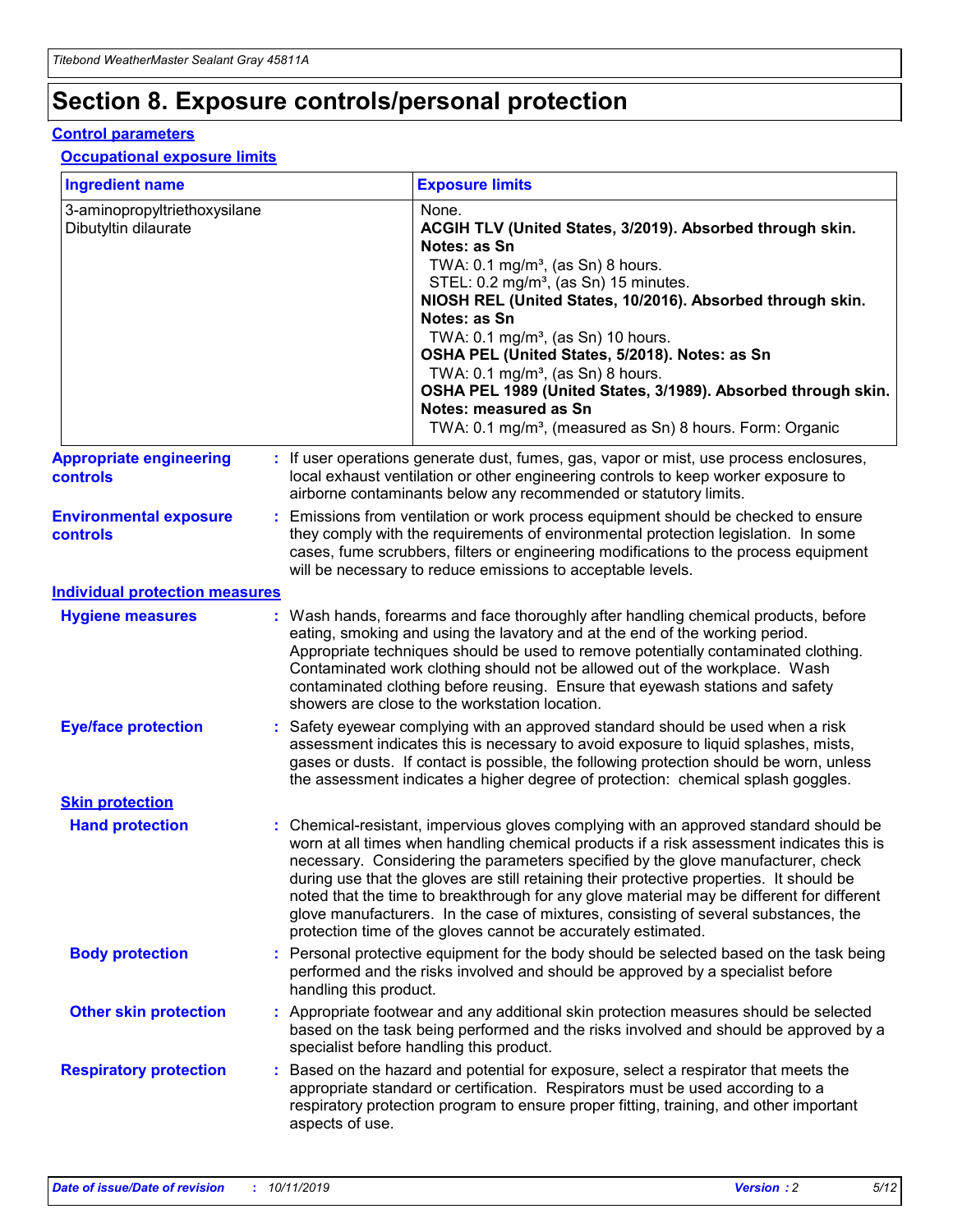### **Section 9. Physical and chemical properties**

#### **Appearance**

| <b>Physical state</b>                             | : Liquid. [Paste.]                                              |
|---------------------------------------------------|-----------------------------------------------------------------|
| <b>Color</b>                                      | Gray.                                                           |
| Odor                                              | None [Slight]                                                   |
| <b>Odor threshold</b>                             | $:$ Not available.                                              |
| рH                                                | : Not applicable.                                               |
| <b>Melting point</b>                              | : Not available.                                                |
| <b>Boiling point</b>                              | : >100°C (>212°F)                                               |
| <b>Flash point</b>                                | : Closed cup: >200°C (>392°F) [Setaflash.]                      |
| <b>Evaporation rate</b>                           | $:$ <1 (butyl acetate = 1)                                      |
| <b>Flammability (solid, gas)</b>                  | : Not available.                                                |
| Lower and upper explosive<br>(flammable) limits   | $:$ Not available.                                              |
| <b>VOC (less water, less</b><br>exempt solvents)  | : 0 g/l                                                         |
| <b>Volatility</b>                                 | $: 0\%$ (w/w)                                                   |
|                                                   |                                                                 |
| <b>Vapor density</b>                              | : Not available.                                                |
| <b>Relative density</b>                           | : 1.4329                                                        |
| <b>Solubility</b>                                 | Insoluble in the following materials: cold water and hot water. |
| <b>Solubility in water</b>                        | $:$ Not available.                                              |
| <b>Partition coefficient: n-</b><br>octanol/water | $:$ Not available.                                              |
| <b>Auto-ignition temperature</b>                  | : Not available.                                                |
| <b>Decomposition temperature</b>                  | : Not available.                                                |

### **Section 10. Stability and reactivity**

| <b>Reactivity</b>                            |    | : No specific test data related to reactivity available for this product or its ingredients.            |
|----------------------------------------------|----|---------------------------------------------------------------------------------------------------------|
| <b>Chemical stability</b>                    |    | : The product is stable.                                                                                |
| <b>Possibility of hazardous</b><br>reactions |    | : Under normal conditions of storage and use, hazardous reactions will not occur.                       |
| <b>Conditions to avoid</b>                   |    | : No specific data.                                                                                     |
| <b>Incompatible materials</b>                | ٠. | No specific data.                                                                                       |
| <b>Hazardous decomposition</b><br>products   | ÷. | Under normal conditions of storage and use, hazardous decomposition products should<br>not be produced. |

### **Section 11. Toxicological information**

### **Information on toxicological effects**

#### **Acute toxicity**

| <b>Product/ingredient name</b> | <b>Result</b>           | <b>Species</b> | <b>Dose</b>                | <b>Exposure</b> |
|--------------------------------|-------------------------|----------------|----------------------------|-----------------|
| 3-aminopropyltriethoxysilane   | <b>ILD50 Dermal</b>     | Rabbit         | 4.29 g/kg                  |                 |
| Dibutyltin dilaurate           | ILD50 Oral<br>LD50 Oral | Rat<br>Rat     | $1.57$ g/kg<br>175 $mg/kg$ |                 |
|                                |                         |                |                            |                 |

**Irritation/Corrosion**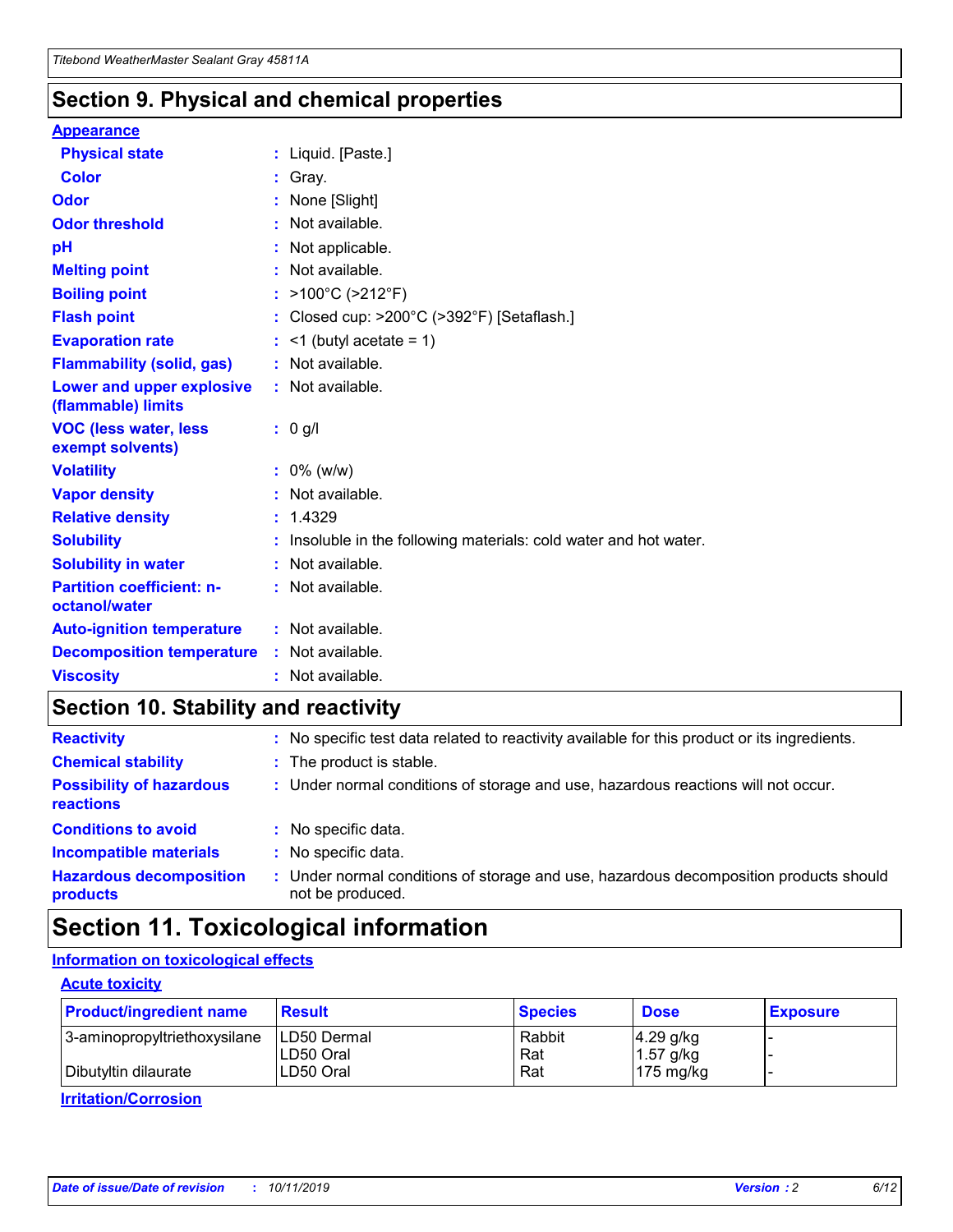## **Section 11. Toxicological information**

| <b>Product/ingredient name</b> | <b>Result</b>            | <b>Species</b> | <b>Score</b> | <b>Exposure</b>           | <b>Observation</b> |
|--------------------------------|--------------------------|----------------|--------------|---------------------------|--------------------|
| 3-aminopropyltriethoxysilane   | Eyes - Mild irritant     | Rabbit         |              | $100$ mg                  |                    |
|                                | Eyes - Severe irritant   | Rabbit         |              | 24 hours 750              |                    |
|                                |                          |                |              | ug                        |                    |
|                                | Skin - Severe irritant   | Rabbit         |              | 24 hours 5                | -                  |
| Dibutyltin dilaurate           | Eyes - Moderate irritant | Rabbit         |              | mq<br><b>24 hours 100</b> |                    |
|                                |                          |                |              | mg                        |                    |
|                                | Skin - Severe irritant   | Rabbit         |              | 500 mg                    |                    |

#### **Sensitization**

Not available.

#### **Mutagenicity**

Not available.

#### **Carcinogenicity**

Not available.

#### **Reproductive toxicity**

Not available.

#### **Teratogenicity**

Not available.

#### **Specific target organ toxicity (single exposure)**

Not available.

#### **Specific target organ toxicity (repeated exposure)**

| <b>Name</b>                                                                  |                                                                                                                             | <b>Category</b> | <b>Route of</b><br>exposure | <b>Target organs</b> |
|------------------------------------------------------------------------------|-----------------------------------------------------------------------------------------------------------------------------|-----------------|-----------------------------|----------------------|
| Dibutyltin dilaurate                                                         |                                                                                                                             | Category 1      |                             | respiratory system   |
| <b>Aspiration hazard</b><br>Not available.                                   |                                                                                                                             |                 |                             |                      |
| <b>Information on the likely</b><br>routes of exposure                       | : Not available.                                                                                                            |                 |                             |                      |
| <b>Potential acute health effects</b>                                        |                                                                                                                             |                 |                             |                      |
| <b>Eye contact</b>                                                           | : May cause eye irritation.                                                                                                 |                 |                             |                      |
| <b>Inhalation</b>                                                            | : No known significant effects or critical hazards.                                                                         |                 |                             |                      |
| <b>Skin contact</b>                                                          | : May cause skin irritation.                                                                                                |                 |                             |                      |
| <b>Ingestion</b>                                                             | : No known significant effects or critical hazards.                                                                         |                 |                             |                      |
| Symptoms related to the physical, chemical and toxicological characteristics |                                                                                                                             |                 |                             |                      |
| <b>Eye contact</b>                                                           | : Adverse symptoms may include the following:<br>irritation<br>watering<br>redness                                          |                 |                             |                      |
| <b>Inhalation</b>                                                            | : Adverse symptoms may include the following:<br>reduced fetal weight<br>increase in fetal deaths<br>skeletal malformations |                 |                             |                      |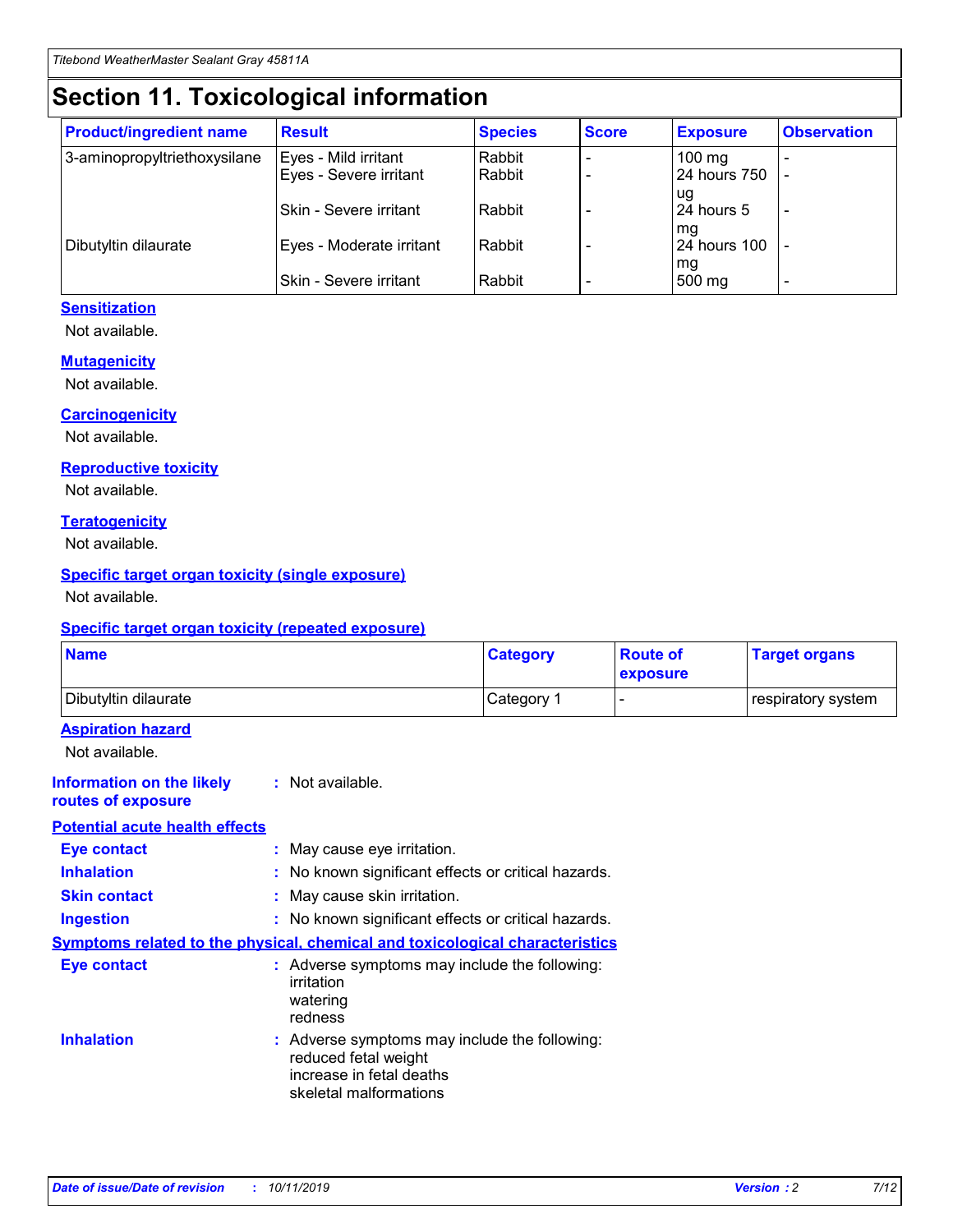## **Section 11. Toxicological information**

| <b>Skin contact</b>                     | : Adverse symptoms may include the following:                                                                               |  |
|-----------------------------------------|-----------------------------------------------------------------------------------------------------------------------------|--|
|                                         | irritation                                                                                                                  |  |
|                                         | redness<br>reduced fetal weight                                                                                             |  |
|                                         | increase in fetal deaths                                                                                                    |  |
|                                         | skeletal malformations                                                                                                      |  |
| <b>Ingestion</b>                        | : Adverse symptoms may include the following:<br>reduced fetal weight<br>increase in fetal deaths<br>skeletal malformations |  |
|                                         | Delayed and immediate effects and also chronic effects from short and long term exposure                                    |  |
| <b>Short term exposure</b>              |                                                                                                                             |  |
| <b>Potential immediate</b><br>effects   | : Not available.                                                                                                            |  |
| <b>Potential delayed effects</b>        | : Not available.                                                                                                            |  |
| <b>Long term exposure</b>               |                                                                                                                             |  |
| <b>Potential immediate</b><br>effects   | : Not available.                                                                                                            |  |
| <b>Potential delayed effects</b>        | : Not available.                                                                                                            |  |
| <b>Potential chronic health effects</b> |                                                                                                                             |  |
| Not available.                          |                                                                                                                             |  |
| <b>General</b>                          | : Once sensitized, a severe allergic reaction may occur when subsequently exposed to<br>very low levels.                    |  |
| <b>Carcinogenicity</b>                  | : No known significant effects or critical hazards.                                                                         |  |
| <b>Mutagenicity</b>                     | : No known significant effects or critical hazards.                                                                         |  |
| <b>Teratogenicity</b>                   | May damage the unborn child.                                                                                                |  |
| <b>Developmental effects</b>            | : No known significant effects or critical hazards.                                                                         |  |
| <b>Fertility effects</b>                | May damage fertility.                                                                                                       |  |
| <b>Numerical measures of toxicity</b>   |                                                                                                                             |  |
| <b>Acute toxicity estimates</b>         |                                                                                                                             |  |
| الملحلة والمستحيط والمسالم              |                                                                                                                             |  |

Not available.

## **Section 12. Ecological information**

#### **Toxicity**

| <b>Product/ingredient name</b> | <b>Result</b>                     | <b>Species</b>                       | <b>Exposure</b> |
|--------------------------------|-----------------------------------|--------------------------------------|-----------------|
| Dibutyltin dilaurate           | Chronic EC10 > 2 mg/l Fresh water | Algae - Scenedesmus<br>I subspicatus | l 96 hours      |

### **Persistence and degradability**

| <b>Product/ingredient name</b> | <b>Test</b>                                                                    | <b>Result</b>  |                   | <b>Dose</b> | <b>Inoculum</b>         |
|--------------------------------|--------------------------------------------------------------------------------|----------------|-------------------|-------------|-------------------------|
| Dibutyltin dilaurate           | OECD 301F<br>Ready<br>Biodegradability -<br>Manometric<br>Respirometry<br>Test | 23 % - 28 days |                   |             |                         |
| <b>Product/ingredient name</b> | <b>Aquatic half-life</b>                                                       |                | <b>Photolysis</b> |             | <b>Biodegradability</b> |
| Dibutyltin dilaurate           |                                                                                |                |                   |             | Inherent                |

### **Bioaccumulative potential**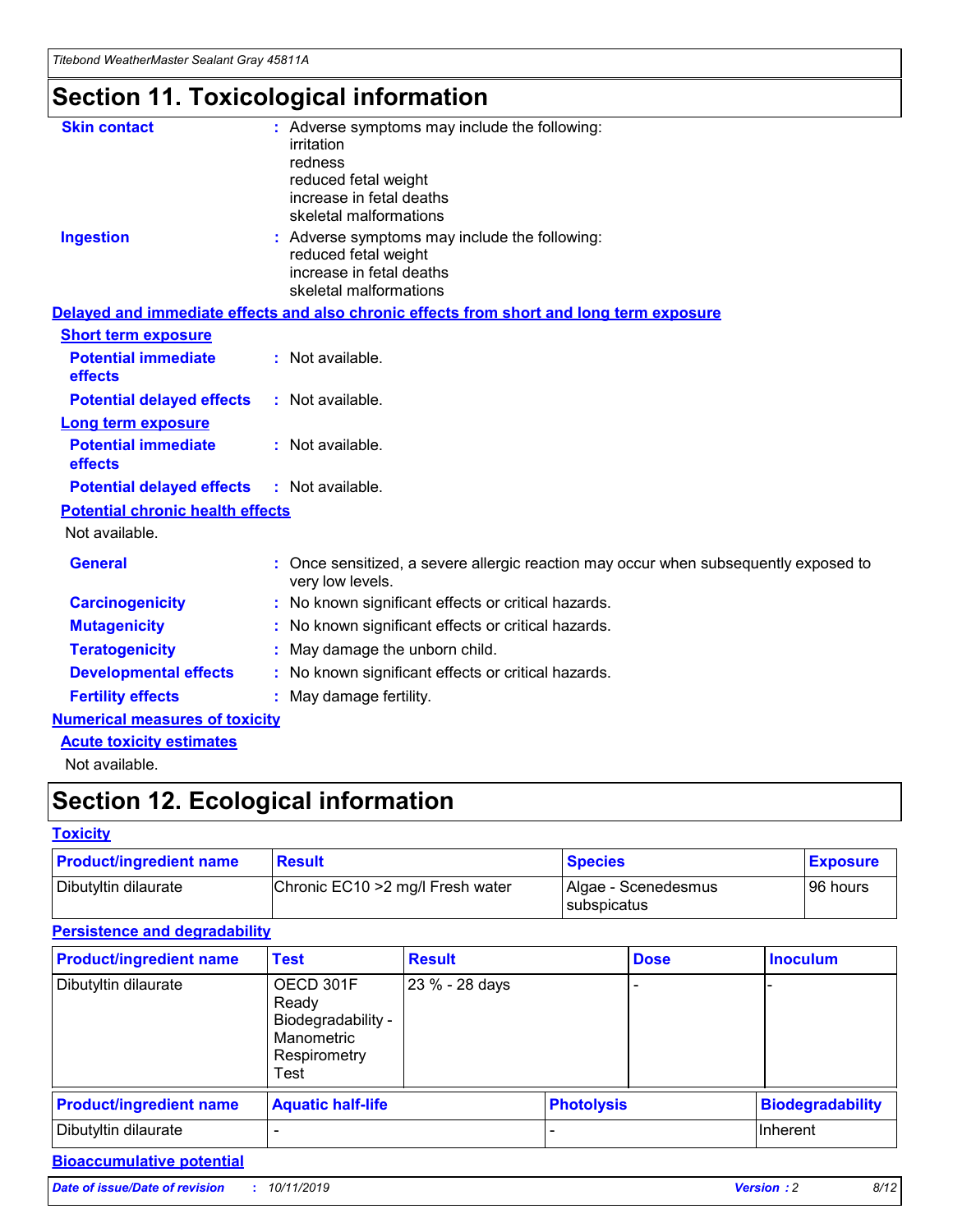## **Section 12. Ecological information**

| <b>Product/ingredient name</b>                       | ∣LoqP <sub>ow</sub> | <b>BCF</b>  | <b>Potential</b> |
|------------------------------------------------------|---------------------|-------------|------------------|
| 3-aminopropyltriethoxysilane<br>Dibutyltin dilaurate | 4.44                | 3.4<br>2.91 | low<br>low       |

#### **Mobility in soil**

| <i></i>                                                       |                                                     |
|---------------------------------------------------------------|-----------------------------------------------------|
| <b>Soil/water partition</b><br>coefficient (K <sub>oc</sub> ) | : Not available.                                    |
| <b>Other adverse effects</b>                                  | : No known significant effects or critical hazards. |

### **Section 13. Disposal considerations**

**Disposal methods :**

The generation of waste should be avoided or minimized wherever possible. Disposal of this product, solutions and any by-products should at all times comply with the requirements of environmental protection and waste disposal legislation and any regional local authority requirements. Dispose of surplus and non-recyclable products via a licensed waste disposal contractor. Waste should not be disposed of untreated to the sewer unless fully compliant with the requirements of all authorities with jurisdiction. Waste packaging should be recycled. Incineration or landfill should only be considered when recycling is not feasible. This material and its container must be disposed of in a safe way. Care should be taken when handling emptied containers that have not been cleaned or rinsed out. Empty containers or liners may retain some product residues. Avoid dispersal of spilled material and runoff and contact with soil, waterways, drains and sewers.

## **Section 14. Transport information**

|                                      | <b>DOT</b><br><b>Classification</b> | <b>TDG</b><br><b>Classification</b> | <b>Mexico</b><br><b>Classification</b> | <b>ADR/RID</b>           | <b>IMDG</b>              | <b>IATA</b>              |
|--------------------------------------|-------------------------------------|-------------------------------------|----------------------------------------|--------------------------|--------------------------|--------------------------|
| <b>UN number</b>                     | Not regulated.                      | Not regulated.                      | Not regulated.                         | Not regulated.           | Not regulated.           | Not regulated.           |
| <b>UN proper</b><br>shipping name    | $\qquad \qquad \blacksquare$        |                                     |                                        |                          |                          |                          |
| <b>Transport</b><br>hazard class(es) | $\blacksquare$                      | $\blacksquare$                      | $\blacksquare$                         | $\overline{\phantom{a}}$ | $\blacksquare$           | $\blacksquare$           |
| <b>Packing group</b>                 | $\overline{\phantom{a}}$            | $\overline{\phantom{0}}$            | $\qquad \qquad \blacksquare$           | -                        | $\overline{\phantom{0}}$ | $\overline{\phantom{a}}$ |
| <b>Environmental</b><br>hazards      | No.                                 | No.                                 | No.                                    | No.                      | No.                      | No.                      |

## **Section 15. Regulatory information**

#### **U.S. Federal regulations**

#### **SARA 302/304**

#### **Composition/information on ingredients**

No products were found.

**SARA 304 RQ :** Not applicable.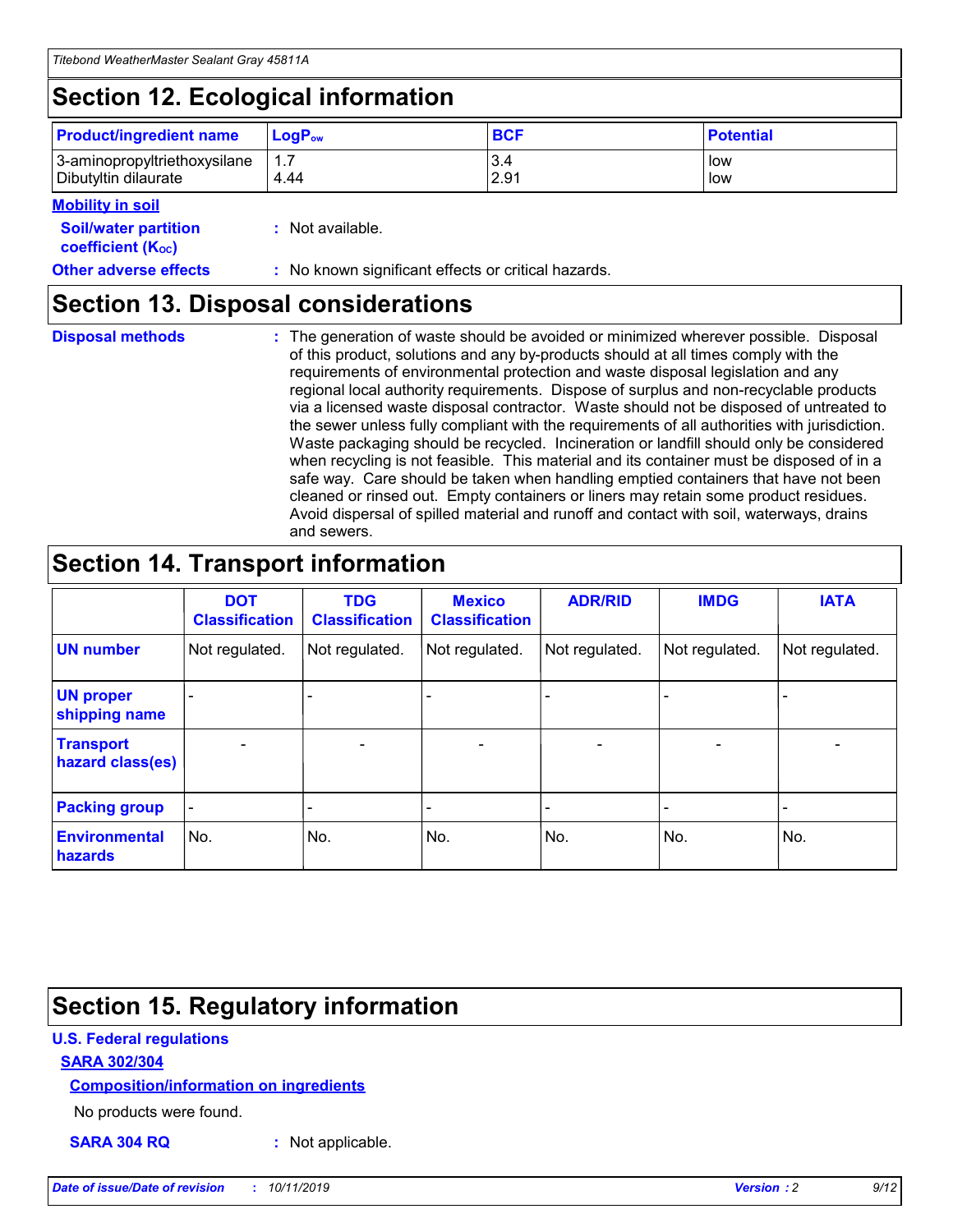## **Section 15. Regulatory information**

#### **SARA 311/312**

**Classification :** EYE IRRITATION - Category 2B SKIN SENSITIZATION - Category 1 TOXIC TO REPRODUCTION (Fertility) - Category 1B TOXIC TO REPRODUCTION (Unborn child) - Category 1B

#### **Composition/information on ingredients**

| <b>Name</b>                  | $\frac{9}{6}$ | <b>Classification</b>                                                                                            |
|------------------------------|---------------|------------------------------------------------------------------------------------------------------------------|
| 3-aminopropyltriethoxysilane | $\leq$ 3      | <b>FLAMMABLE LIQUIDS - Category 4</b><br><b>ACUTE TOXICITY (oral) - Category 4</b>                               |
|                              |               | SKIN IRRITATION - Category 2<br>EYE IRRITATION - Category 2A                                                     |
| Dibutyltin dilaurate         | ≤0.3          | ACUTE TOXICITY (oral) - Category 3<br>SKIN CORROSION - Category 1C                                               |
|                              |               | SERIOUS EYE DAMAGE - Category 1<br>SKIN SENSITIZATION - Category 1<br><b>GERM CELL MUTAGENICITY - Category 2</b> |
|                              |               | TOXIC TO REPRODUCTION (Fertility) - Category 1B<br>TOXIC TO REPRODUCTION (Unborn child) - Category 1B            |
|                              |               | SPECIFIC TARGET ORGAN TOXICITY (REPEATED<br>EXPOSURE) (respiratory system) - Category 1                          |

#### **State regulations**

| <b>Massachusetts</b> | : None of the components are listed. |
|----------------------|--------------------------------------|
| <b>New York</b>      | : None of the components are listed. |
| <b>New Jersey</b>    | : None of the components are listed. |
| <b>Pennsylvania</b>  | : None of the components are listed. |

#### **California Prop. 65**

**A** WARNING: This product can expose you to methanol, which is known to the State of California to cause birth defects or other reproductive harm. For more information go to www.P65Warnings.ca.gov.

| <b>Ingredient name</b> | No significant risk Maximum<br>level | acceptable dosage<br>level |
|------------------------|--------------------------------------|----------------------------|
| methanol               |                                      | Yes.                       |

#### **International regulations**

**Chemical Weapon Convention List Schedules I, II & III Chemicals** Not listed.

#### **Montreal Protocol**

Not listed.

#### **Stockholm Convention on Persistent Organic Pollutants**

Not listed.

### **UNECE Aarhus Protocol on POPs and Heavy Metals**

Not listed.

#### **Inventory list**

### **China :** All components are listed or exempted.

**United States TSCA 8(b) inventory :** All components are active or exempted.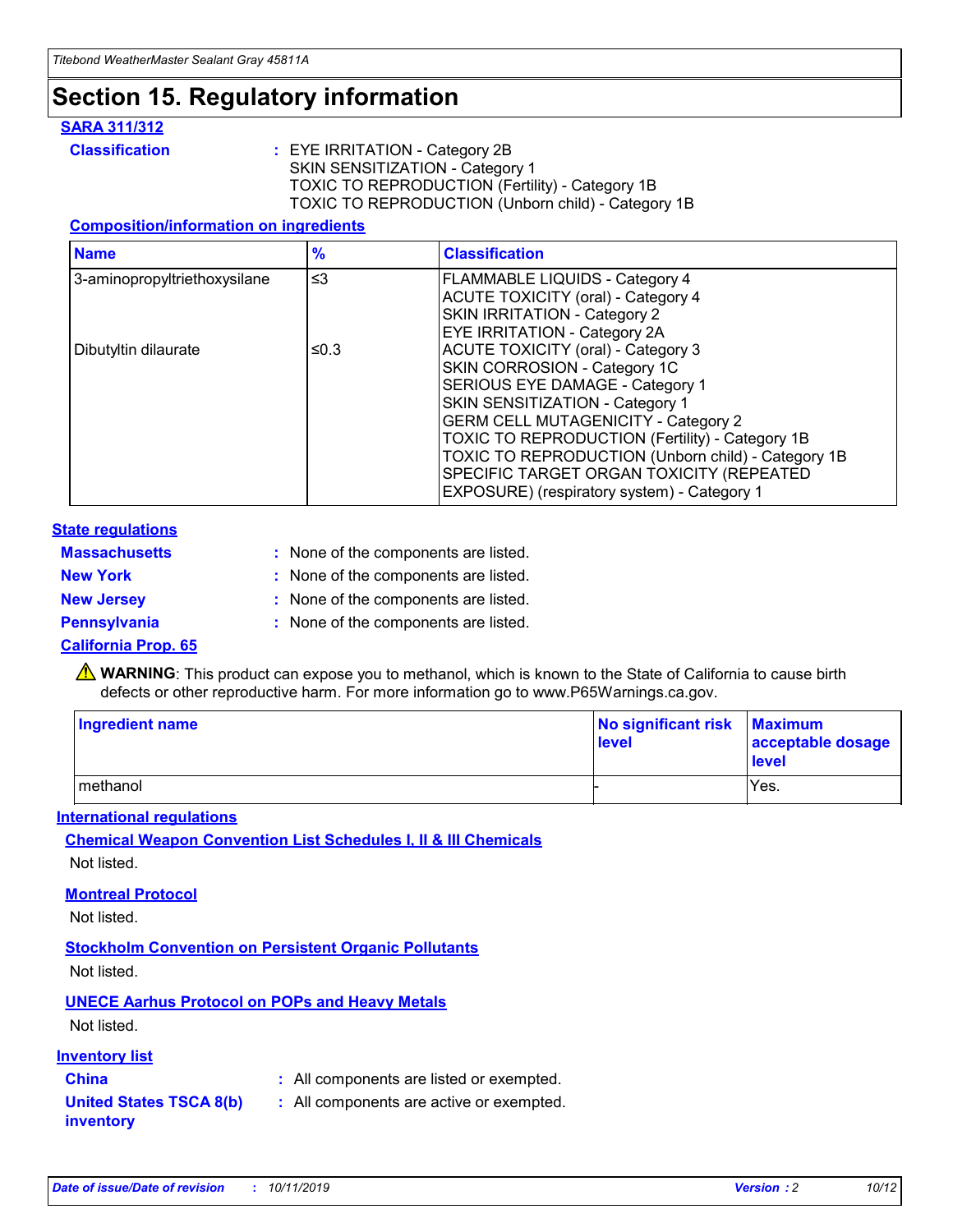## **Section 16. Other information**

**Hazardous Material Information System (U.S.A.)**



**Caution: HMIS® ratings are based on a 0-4 rating scale, with 0 representing minimal hazards or risks, and 4 representing significant hazards or risks. Although HMIS® ratings and the associated label are not required on SDSs or products leaving a facility under 29 CFR 1910.1200, the preparer may choose to provide them. HMIS® ratings are to be used with a fully implemented HMIS® program. HMIS® is a registered trademark and service mark of the American Coatings Association, Inc.**

**The customer is responsible for determining the PPE code for this material. For more information on HMIS® Personal Protective Equipment (PPE) codes, consult the HMIS® Implementation Manual.**

#### **National Fire Protection Association (U.S.A.)**



**Reprinted with permission from NFPA 704-2001, Identification of the Hazards of Materials for Emergency Response Copyright ©1997, National Fire Protection Association, Quincy, MA 02269. This reprinted material is not the complete and official position of the National Fire Protection Association, on the referenced subject which is represented only by the standard in its entirety.**

**Copyright ©2001, National Fire Protection Association, Quincy, MA 02269. This warning system is intended to be interpreted and applied only by properly trained individuals to identify fire, health and reactivity hazards of chemicals. The user is referred to certain limited number of chemicals with recommended classifications in NFPA 49 and NFPA 325, which would be used as a guideline only. Whether the chemicals are classified by NFPA or not, anyone using the 704 systems to classify chemicals does so at their own risk.**

#### **Procedure used to derive the classification**

| <b>Classification</b>                                                                                                                                                    |                                                                                                                                                                                                                                                                                                                                                                                                                                                                                                                                                               | <b>Justification</b>                                                     |
|--------------------------------------------------------------------------------------------------------------------------------------------------------------------------|---------------------------------------------------------------------------------------------------------------------------------------------------------------------------------------------------------------------------------------------------------------------------------------------------------------------------------------------------------------------------------------------------------------------------------------------------------------------------------------------------------------------------------------------------------------|--------------------------------------------------------------------------|
| EYE IRRITATION - Category 2B<br>SKIN SENSITIZATION - Category 1<br>TOXIC TO REPRODUCTION (Fertility) - Category 1B<br>TOXIC TO REPRODUCTION (Unborn child) - Category 1B |                                                                                                                                                                                                                                                                                                                                                                                                                                                                                                                                                               | Expert judgment<br>Expert judgment<br>Expert judgment<br>Expert judgment |
| <b>History</b>                                                                                                                                                           |                                                                                                                                                                                                                                                                                                                                                                                                                                                                                                                                                               |                                                                          |
| <b>Date of printing</b>                                                                                                                                                  | : 4/22/2022                                                                                                                                                                                                                                                                                                                                                                                                                                                                                                                                                   |                                                                          |
| Date of issue/Date of<br>revision                                                                                                                                        | : 10/11/2019                                                                                                                                                                                                                                                                                                                                                                                                                                                                                                                                                  |                                                                          |
| Date of previous issue                                                                                                                                                   | : 10/16/2020                                                                                                                                                                                                                                                                                                                                                                                                                                                                                                                                                  |                                                                          |
| <b>Version</b>                                                                                                                                                           | $\therefore$ 2                                                                                                                                                                                                                                                                                                                                                                                                                                                                                                                                                |                                                                          |
| <b>Key to abbreviations</b>                                                                                                                                              | $:$ ATE = Acute Toxicity Estimate<br><b>BCF</b> = Bioconcentration Factor<br>GHS = Globally Harmonized System of Classification and Labelling of Chemicals<br>IATA = International Air Transport Association<br>IBC = Intermediate Bulk Container<br><b>IMDG = International Maritime Dangerous Goods</b><br>LogPow = logarithm of the octanol/water partition coefficient<br>MARPOL = International Convention for the Prevention of Pollution From Ships, 1973<br>as modified by the Protocol of 1978. ("Marpol" = marine pollution)<br>UN = United Nations |                                                                          |